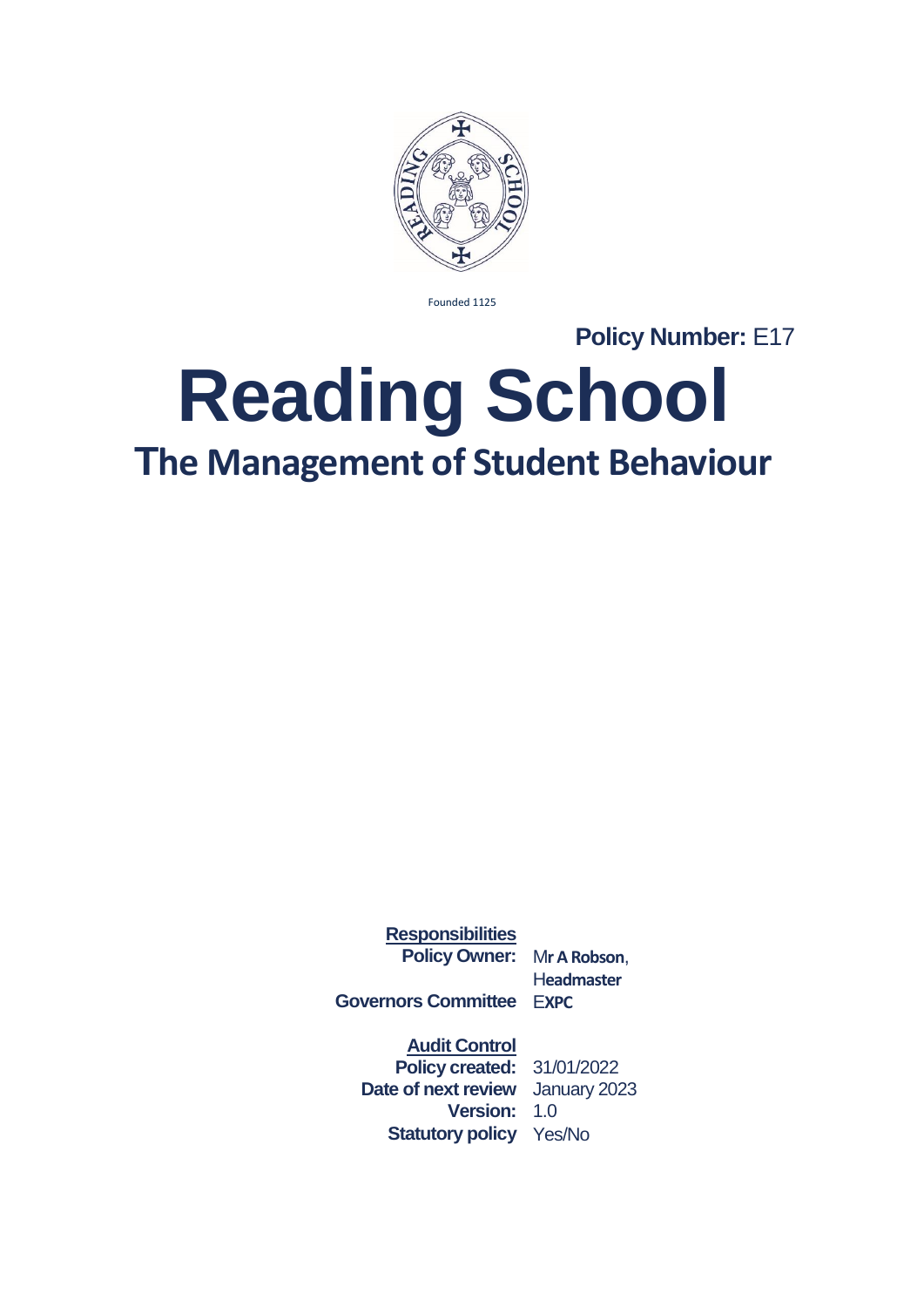## **Document Control and Approval**

#### **Version Control**

| <b>Version Author</b> |                        | <b>Summary of Changes</b> | <b>Reviewed By</b> | <b>Date</b> |
|-----------------------|------------------------|---------------------------|--------------------|-------------|
| 1.0                   | Jonathan<br>Hitchinson | Policy created            | <b>EXPC</b>        |             |
|                       |                        |                           |                    |             |
|                       |                        |                           |                    |             |
|                       |                        |                           |                    |             |
|                       |                        |                           |                    |             |

#### **Responsibilities**

| Job title                      | Responsible for:       |  |
|--------------------------------|------------------------|--|
| Headmaster                     | <b>Policy Owner</b>    |  |
| <b>Chief Operating Officer</b> | <b>Policy Overview</b> |  |
| <b>EXPC</b>                    | Committee Responsible  |  |

#### **Policies Linked**

| Policy name | File location \ |  |  |
|-------------|-----------------|--|--|
|             |                 |  |  |
|             |                 |  |  |

#### **Forms Linked**

| Form name | <b>Form location</b> |
|-----------|----------------------|
|           |                      |

#### **Staff that need to sign**

| <b>Staff Group</b> | <b>Form location</b> |  |
|--------------------|----------------------|--|
|                    |                      |  |



**Reading School** 2 **Back to top**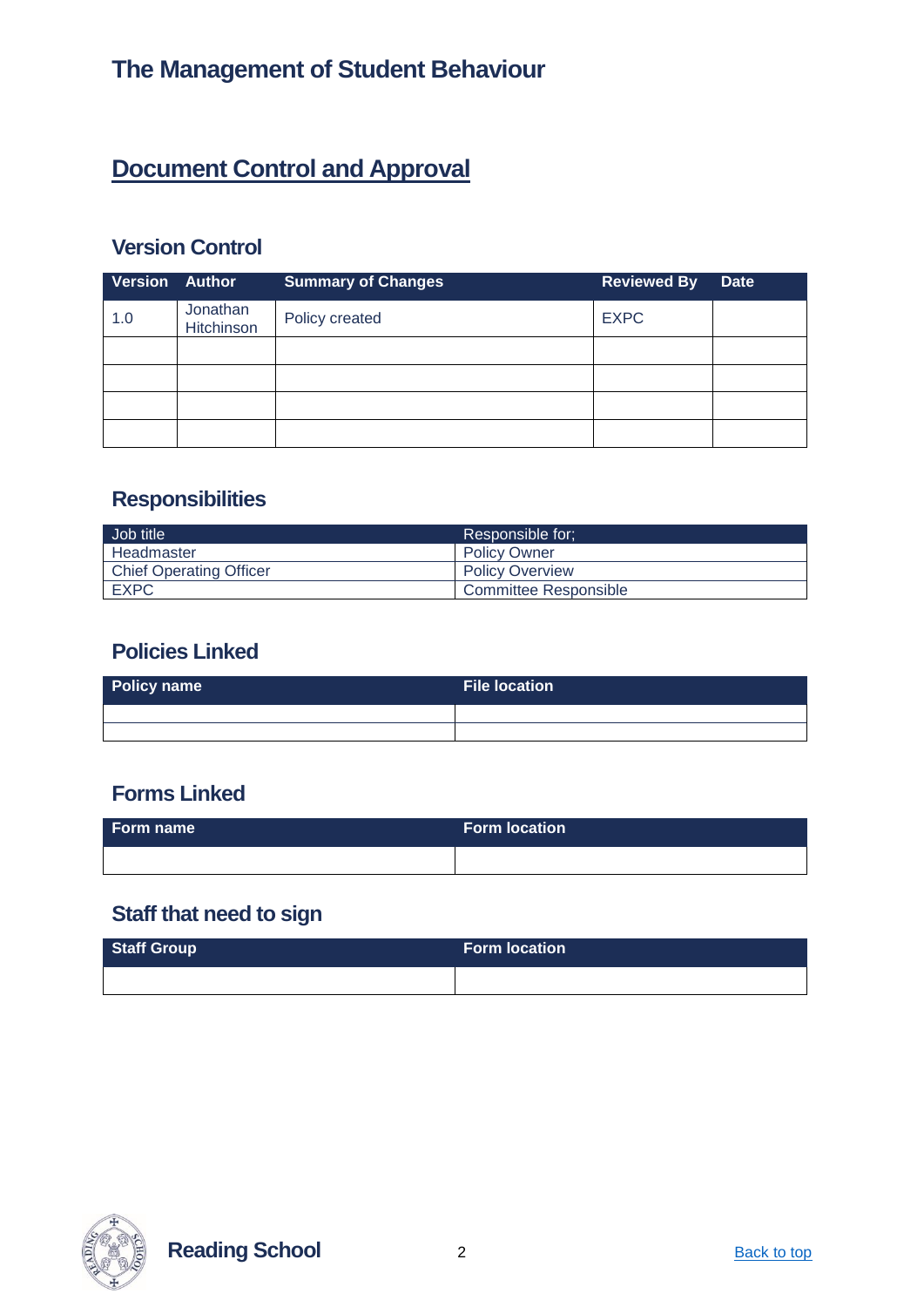## **Contents**



**Reading School**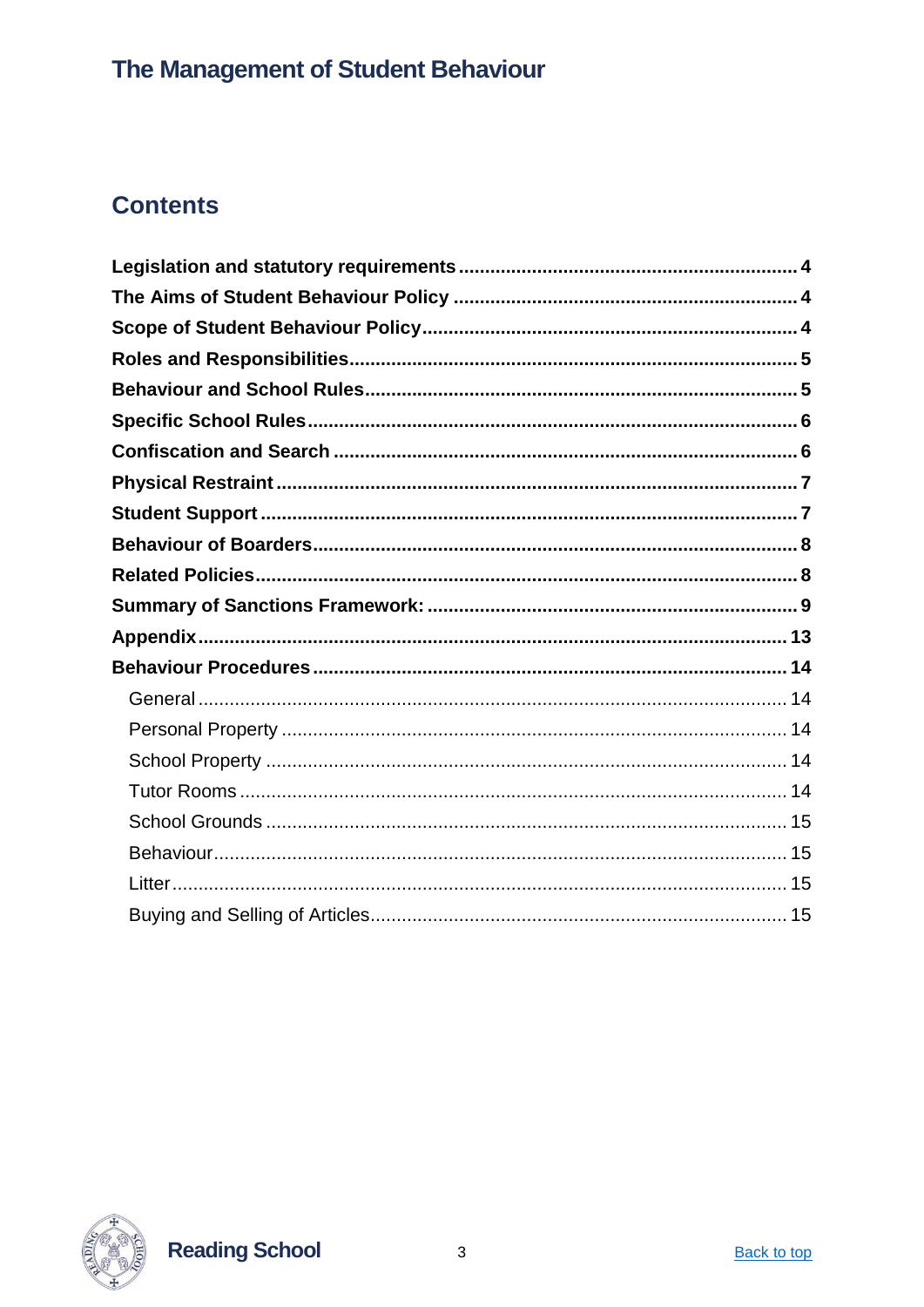#### <span id="page-3-0"></span>**Legislation and statutory requirements**

This policy is based on advice from the Department for Education (DfE) on:

- [Behaviour and discipline in schools](https://www.gov.uk/government/publications/behaviour-and-discipline-in-schools)
- [Searching, screening and confiscation at school](https://www.gov.uk/government/publications/searching-screening-and-confiscation)
- [The Equality Act 2010](https://www.gov.uk/government/publications/equality-act-2010-advice-for-schools)
- [Use of reasonable force in schools](https://www.gov.uk/government/publications/use-of-reasonable-force-in-schools)
- [Supporting students with medical conditions at school](https://www.gov.uk/government/publications/supporting-pupils-at-school-with-medical-conditions--3)
- [SEND code of practice: 0 to 25 years](https://www.gov.uk/government/publications/supporting-pupils-at-school-with-medical-conditions--3)
- Schedule 1 of the [Education \(Independent School Standards\) Regulations 2014;](https://www.legislation.gov.uk/uksi/2014/3283/schedule/made) paragraph 7 outlines a school's duty to safeguard and promote the welfare of students, paragraph 9 requires the school to have a written behaviour policy and paragraph 10 requires the school to have an anti-bullying strategy
- [DfE guidance](https://www.gov.uk/guidance/what-academies-free-schools-and-colleges-should-publish-online) explaining that academies should publish their behaviour policy and anti-bullying strategy online

#### <span id="page-3-1"></span>**The Aims of Student Behaviour Policy**

*The school aims to provide a positive ethos, at the heart of which is the development of good relationship among students, staff, parents and the community, where all feel safe whilst at school.*

*It is the School's expectation that all students will conduct themselves in a responsible manner in all matters affecting the School so that our purpose in Academic Excellence and Building Good Men can be achieved to maximum effect.*

This policy aims to:

- Provide a consistent approach to behaviour management
- Define what we consider to be unacceptable behaviour, including bullying
- Outline how students are expected to behave
- Summarise the roles and responsibilities of different people in the school community with regards to behaviour management
- Outline our system of rewards and sanctions

## <span id="page-3-2"></span>**Scope of Student Behaviour Policy**

A student is subject to the School's Behaviour Policy and may be disciplined for:

- Any misbehaviour when the student is:
	- o attending school or on the school site
	- o taking part in any school-organised or school-related activity
	- o travelling to or from school
	- o wearing school uniform
	- o in some other way identifiable as a student at the school.
- Or misbehaviour at any time, whether or not the conditions above apply, that:
	- o could have repercussions for the orderly running of the school



**Reading School** 4 **Absolute 1 Back to top** Back to top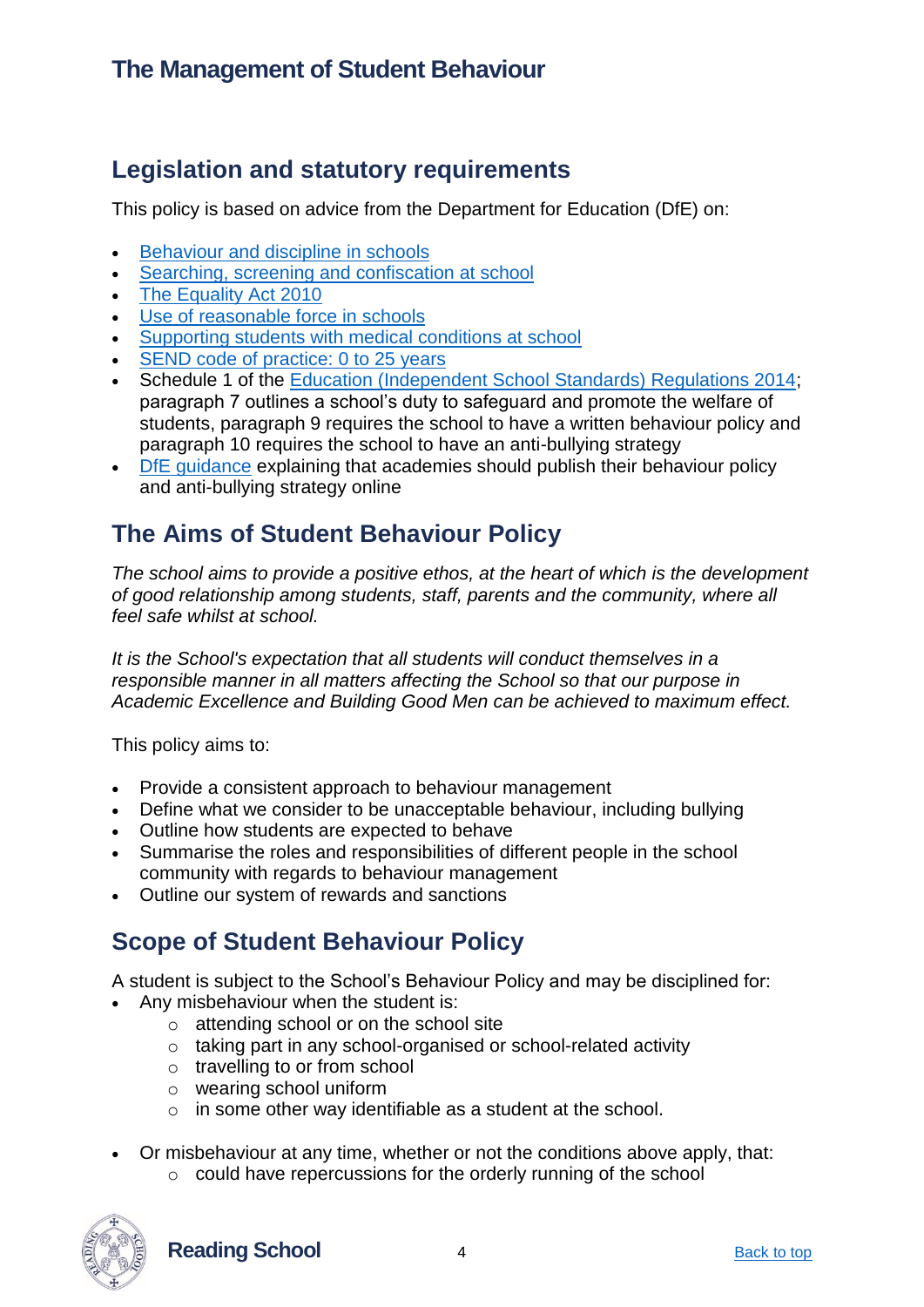- $\circ$  poses a threat to or bullies another student or member of the public
- o could adversely affect the reputation of the school.

#### <span id="page-4-0"></span>**Roles and Responsibilities**

The governing board is responsible for monitoring this behaviour policy's effectiveness and holding the headteacher to account for its implementation.

The headteacher is responsible for reviewing and approving this behaviour policy. The headteacher will ensure that the school environment encourages positive behaviour and that staff deal effectively with poor behaviour and will monitor how staff implement this policy to ensure rewards and sanctions are applied consistently.

Staff are responsible for:

- Implementing the behaviour policy consistently
- Modelling positive behaviour
- Providing a personalised approach to the specific behavioural needs of particular students
- Recording behaviour incidents

Classroom teachers are able to seek the support of their Head of Department (if subject-related) or Form Tutors can seek the support of their Head of House (if pastoral-related) for significant/persistent issues, who equally can seek the support of the Assistant Headteacher responsible for the relevant Key Stage, who is able to pass significant/persistent issues up to the (Deputy) Headteacher.

Parents are expected to:

- Support their student in showing respect, adhering to the student code of conduct and supporting the school's authority to discipline its students;
- Inform the school of any changes in circumstances that may affect their student's behaviour;
- Discuss any behavioural concerns with the class teacher promptly.

#### <span id="page-4-1"></span>**Behaviour and School Rules**

The principle behind the School rules is not prescriptive, but is one of reasonableness and common sense. They exist to ensure the safety and well-being of all students and the smooth running of the School, including a recognition of the need to take responsibility for your actions. These expectations cover four principal areas.

- 1. Respect for others: i.e. proper and due respect for teachers and other members of staff; members of the public and visitors; members of your form and other students in School.
- 2. Respect for yourself: i.e. respect for your own ability, aiming always to do your best and to display positive attitudes to these aspects of School life which you find difficult as well as in those which you find easy, presenting yourself on time,



**Reading School** 5 **Back to top**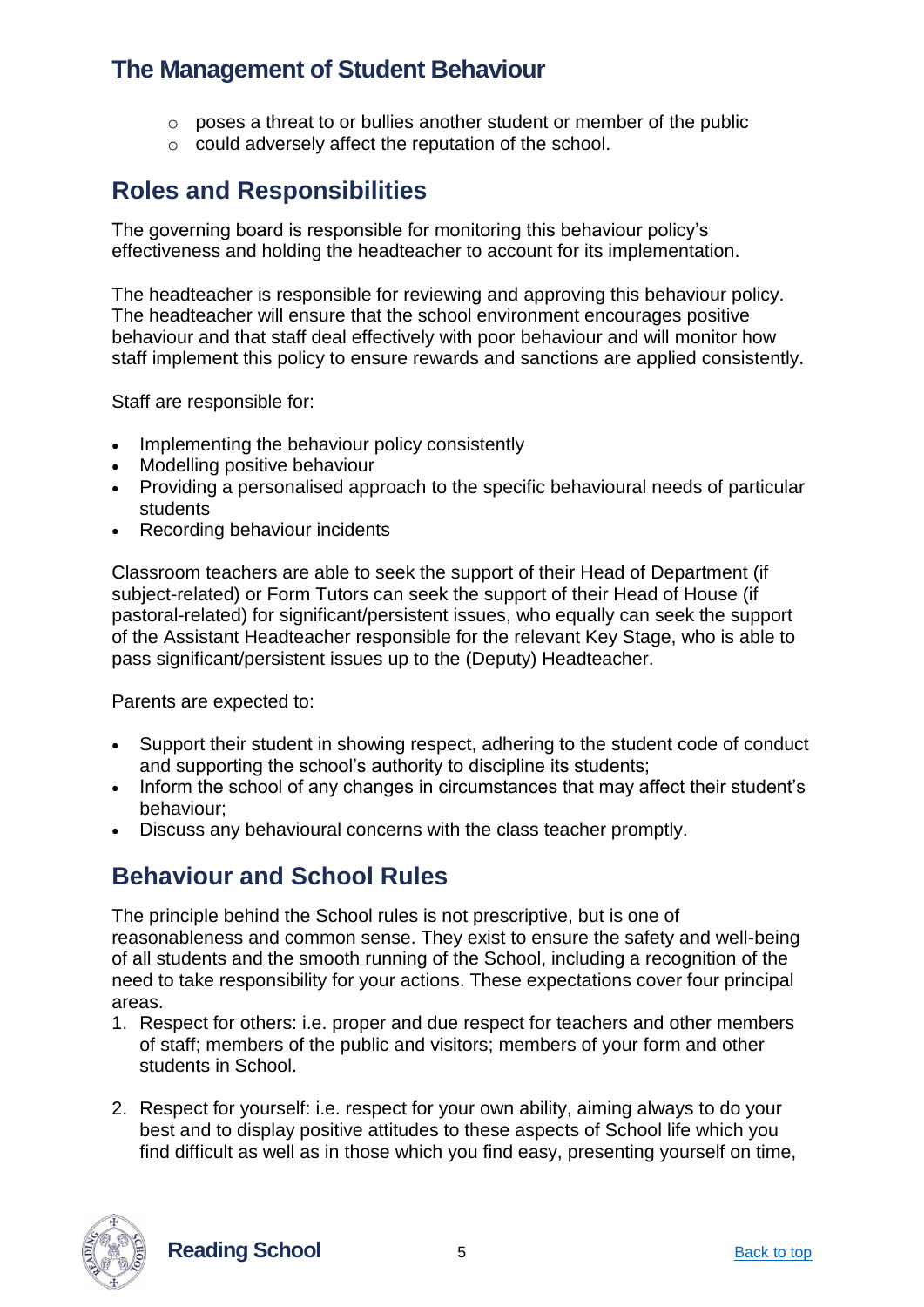in correct uniform and looking tidy, both in School and when travelling to or from School.

- 3. Respect for property: i.e. caring for the School and its property, the equipment and furniture you use and other people's possessions.
- 4. Respect for the School: i.e. recognising that employers, interviewers and members of the public will judge the School and its reputation as a whole by the way they see you behave.

## <span id="page-5-0"></span>**Specific School Rules**

School rules are for the benefit of everyone; they are a framework to enable the School to operate smoothly and efficiently, to achieve its purpose in a civilised and positive atmosphere. They are there also to help maintain the reputation of the School. No set of rules can take into account every situation; they are sensible guidelines on reasonable conduct. By their nature, rules are there to restrict bad behaviour; they indicate the boundaries of what is acceptable, they do not of themselves promote good conduct but by curtailing the bad they create an environment in which the good can thrive.

Reading School believes that in developing strategies for the management of behaviour in school, the policy should utilise both rewards and sanctions. We positively seek the promotion of an ethos and climate where praise and encouragement outweighs the frequency of sanctions, punishment or criticism. Reading School seeks to use rewards to demonstrate that good and outstanding behaviour is valued by all members of the school community and to encourage similar behaviour in others. Reading School believes that sanctions should be used to illustrate the fact that misbehaviour is not acceptable, and to deter other students from acting in a similar fashion.

Finally, the breaking of rules leads to some appropriate disciplinary action. There is inevitably a range of severity of offence and disciplinary action, where necessary, reflects this range.

#### <span id="page-5-1"></span>**Confiscation and Search**

Any member of the School's staff is permitted to search a student, with the student's consent, for any item which is banned by the School's rules.

The Headteacher, or any member of staff authorised to do so by the Headteacher, is permitted to search a student or their possessions, without consent, where they suspect the student has a prohibited item, for example:

- Knives or other weapons.
- Alcohol, illegal drugs or any other banned substance, such as tobacco, solvents or Nitrous Oxide.
- Drug use paraphernalia, such as lighters, matches, cigarette papers, a pipe, a bong (makeshift or otherwise) or needles.
- Stolen items.



**Reading School** 6 **Back to top** Back to top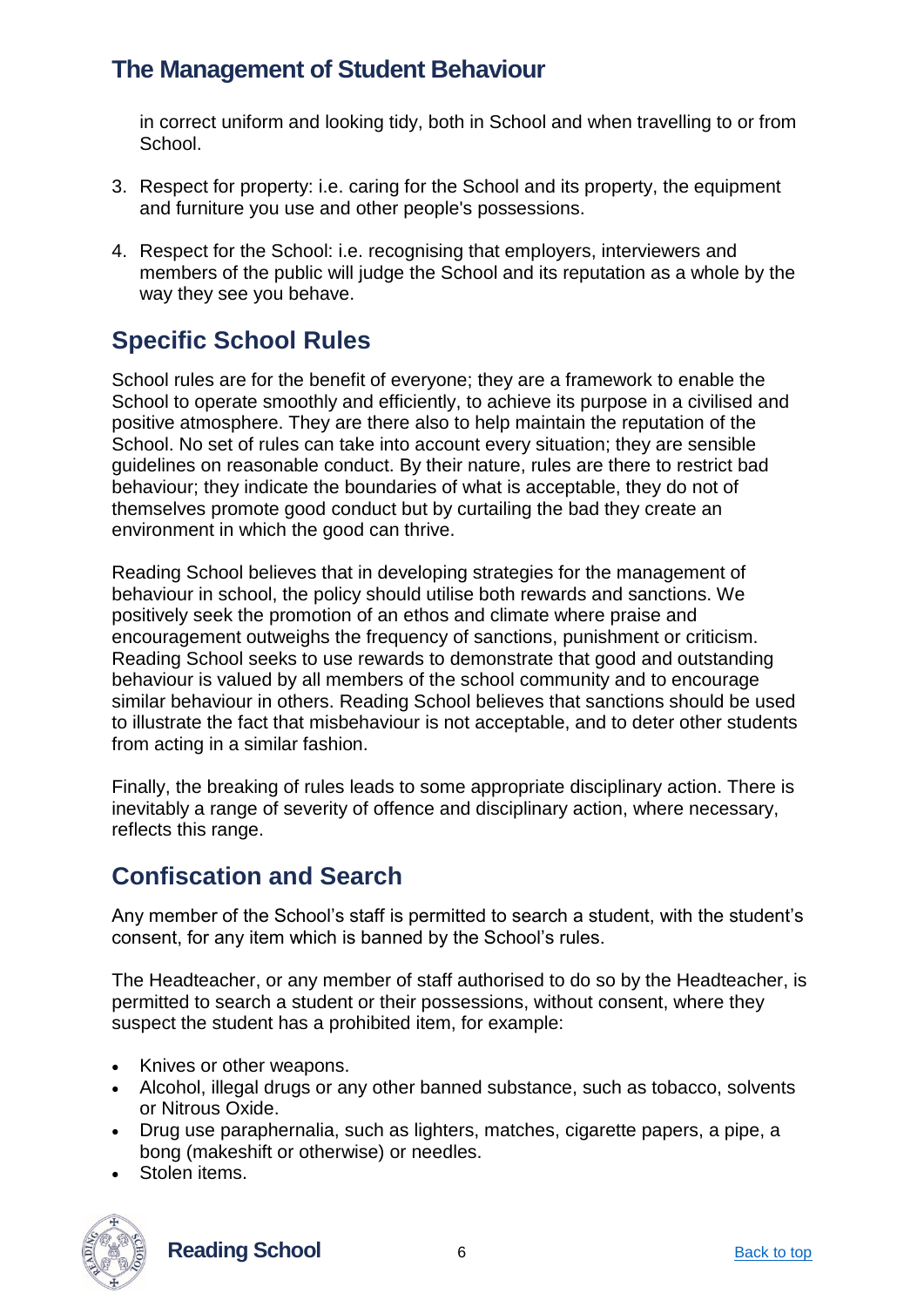- Fireworks or any other explosive material.
- Pornographic or indecent images.
- Any item or article that a staff member reasonably suspects has been, or is likely to be, used to commit an offence, or to cause personal injury to, or damage to the property of, any person (including the student).
- Any item banned by the School's rules which has been identified as an item for which a student may be searched.

Any prohibited items found in students' possession will be confiscated. These items will not be returned to students.

We will also confiscate any item which is harmful or detrimental to school discipline. These items will be stored safely in the School Office (named) and returned to students after discussion with senior leaders and parents, if appropriate.

## <span id="page-6-0"></span>**Physical Restraint**

Staff may use reasonable force to restrain a student to prevent them:

- Causing disorder
- Hurting themselves or others
- Damaging property

Incidents of physical restraint must:

- Always be used as a last resort
- Be applied using the minimum amount of force and for the minimum amount of time possible
- Be used in a way that maintains the safety and dignity of all concerned
- Never be used as a form of punishment
- Be recorded and reported to parents

## <span id="page-6-1"></span>**Student Support**

The school recognises its legal duty under the [Equality Act 2010](https://www.gov.uk/government/publications/equality-act-2010-advice-for-schools) to prevent students with a protected characteristic from being at a disadvantage. Consequently, our approach to challenging behaviour may be differentiated to cater to the needs of the student.

The school's special educational needs co-ordinator will evaluate a student who exhibits challenging behaviour to determine whether they have any underlying needs that are not currently being met.

Where necessary, support and advice will also be sought from specialist teachers, an educational psychologist, medical practitioners and/or others, to identify or support specific needs.



**Reading School** 7 **Back to top**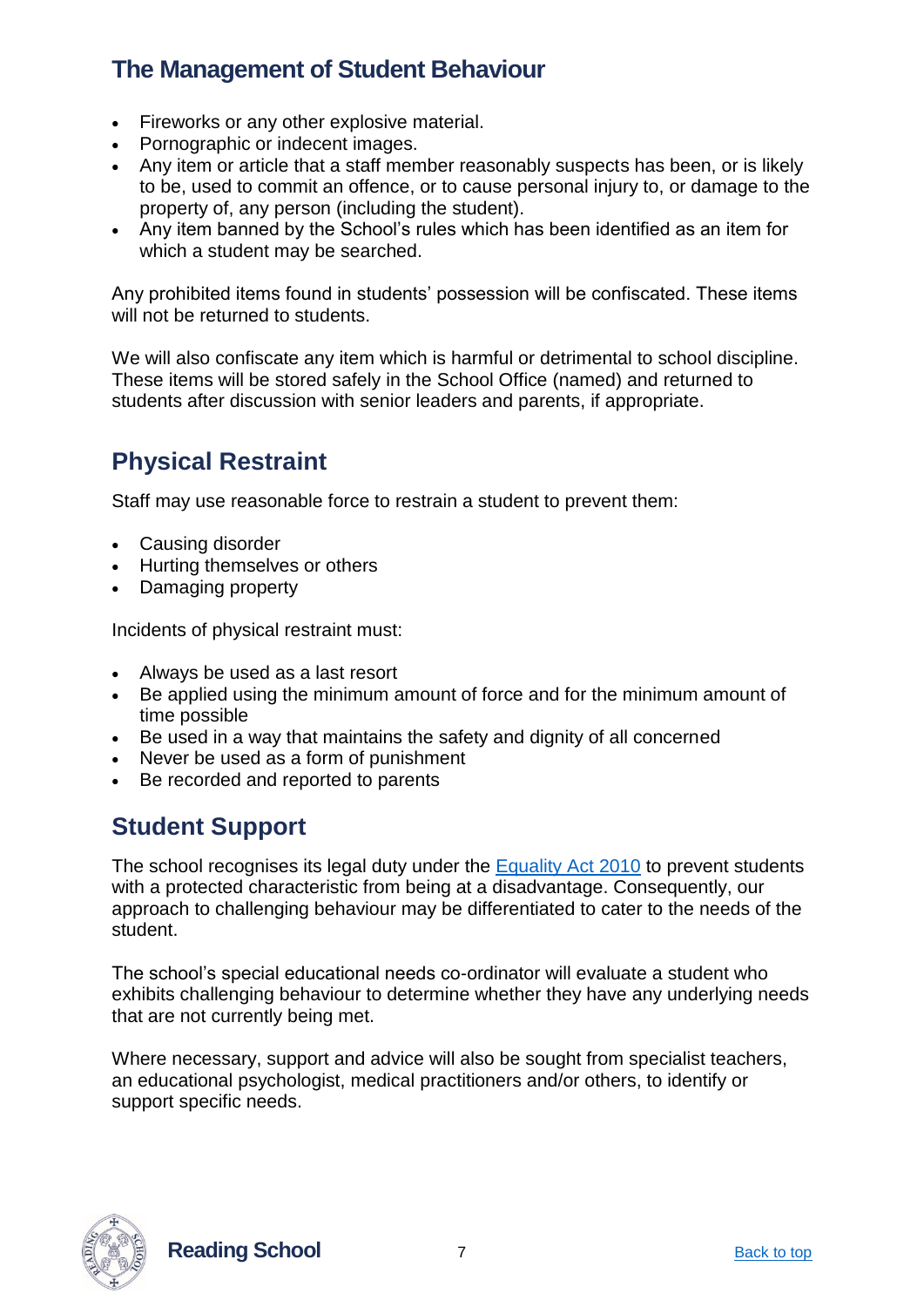When acute needs are identified in a student, we will liaise with external agencies and plan support programmes for that student. We will work with parents to create the plan and review it on a regular basis.

#### <span id="page-7-0"></span>**Behaviour of Boarders**

Boarders are expected to adhere to the same behaviour standards as day students. An additional list of behaviours (and the concomitant sanctions/rewards) exists for boarders which relate to behaviour during boarding time. They are displayed in both boarding houses and included in key documentation, such as the Boarding Policies and Practice Handbook.

## <span id="page-7-1"></span>**Related Policies**

This Behaviour Policy includes all areas covered by both:

- the Procedures (see Appendix 1)
- the following related policies (all available on the [School Website\)](https://www.reading-school.co.uk/page/?title=Policies&pid=16), and any other policies deemed to be relevant by the Governing Body:
	- o Rewards Policy
	- o Homework Policy
	- o Anti-Bullying Policy
	- o Anti-Drugs Policy
	- o Attendance and Registration Policy
	- o Educational Visits Code of Conduct
	- o Discriminatory Incidents Policy
	- o E-Safety Policy
	- o School Uniform Policy
	- o Sixth Form Code of Conduct
	- o Home-School Agreement
	- o ICT Network Use Agreement
	- o Use of Social Media by Students



**Reading School** 8 **Back to top**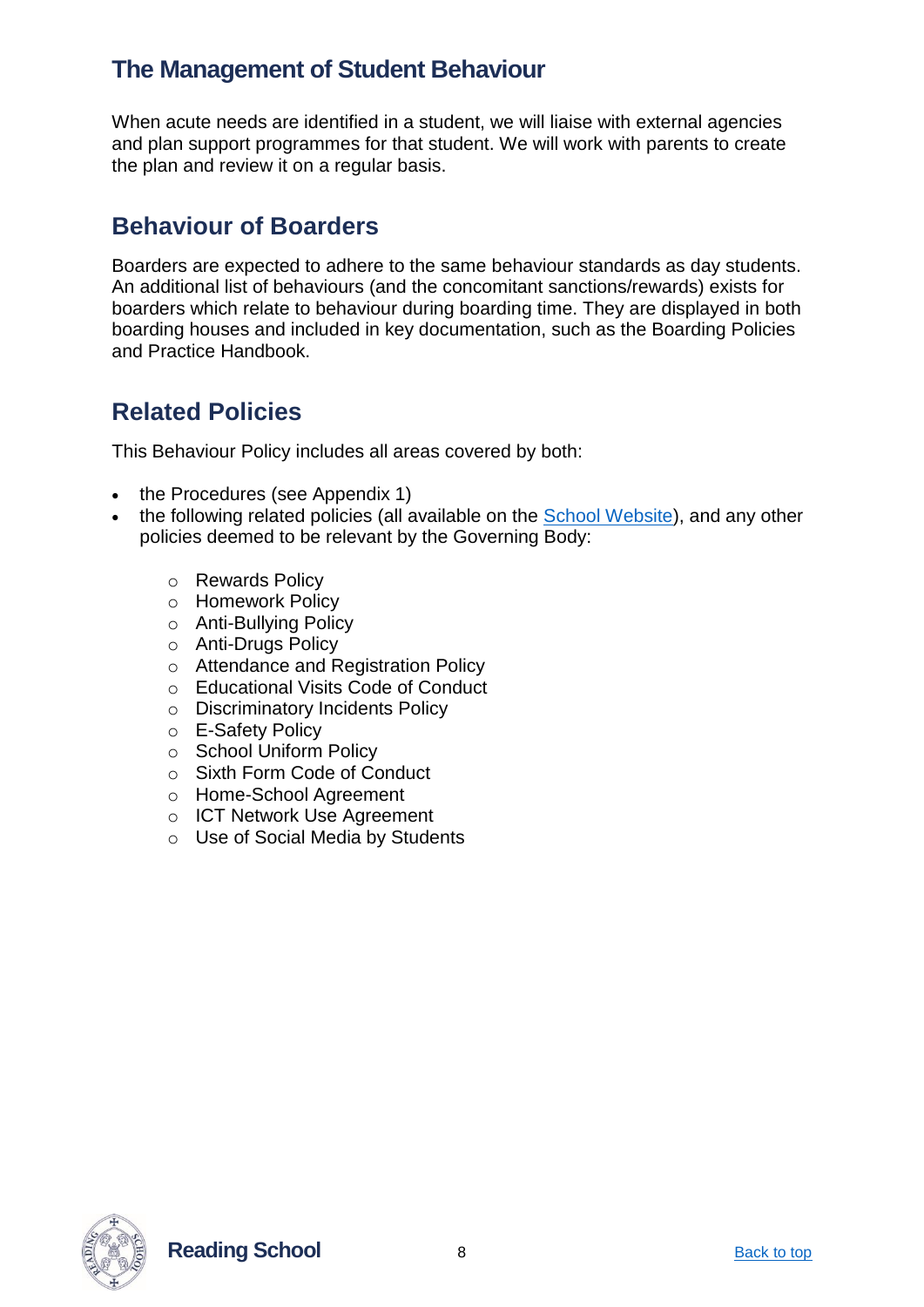## **Summary of Sanctions Framework:**

| <b>Assessing the Level of Seriousness</b>                                                                                                                                                                                                                                                                                                                                    |                                                                                                                                                                                                                                                                                                                                                                                                                                                                      |                                                                                                                                                                                                                                                                                                                                                                                                                                                                                                                                                                                                                                                                                                                                                    |                                                                                                                                                                                                                                                                                                                                                                                                                                                                                                                                                                                                                                                                                                                                                                                                                      |                                                                                                                                                                                                                                                                                                                                                                                                                                                                                                                                                                                                                                                                                                                                                                                                                                                                                                                                                             |  |  |  |  |
|------------------------------------------------------------------------------------------------------------------------------------------------------------------------------------------------------------------------------------------------------------------------------------------------------------------------------------------------------------------------------|----------------------------------------------------------------------------------------------------------------------------------------------------------------------------------------------------------------------------------------------------------------------------------------------------------------------------------------------------------------------------------------------------------------------------------------------------------------------|----------------------------------------------------------------------------------------------------------------------------------------------------------------------------------------------------------------------------------------------------------------------------------------------------------------------------------------------------------------------------------------------------------------------------------------------------------------------------------------------------------------------------------------------------------------------------------------------------------------------------------------------------------------------------------------------------------------------------------------------------|----------------------------------------------------------------------------------------------------------------------------------------------------------------------------------------------------------------------------------------------------------------------------------------------------------------------------------------------------------------------------------------------------------------------------------------------------------------------------------------------------------------------------------------------------------------------------------------------------------------------------------------------------------------------------------------------------------------------------------------------------------------------------------------------------------------------|-------------------------------------------------------------------------------------------------------------------------------------------------------------------------------------------------------------------------------------------------------------------------------------------------------------------------------------------------------------------------------------------------------------------------------------------------------------------------------------------------------------------------------------------------------------------------------------------------------------------------------------------------------------------------------------------------------------------------------------------------------------------------------------------------------------------------------------------------------------------------------------------------------------------------------------------------------------|--|--|--|--|
| These Are Given for Illustrative Purposes Only                                                                                                                                                                                                                                                                                                                               |                                                                                                                                                                                                                                                                                                                                                                                                                                                                      |                                                                                                                                                                                                                                                                                                                                                                                                                                                                                                                                                                                                                                                                                                                                                    |                                                                                                                                                                                                                                                                                                                                                                                                                                                                                                                                                                                                                                                                                                                                                                                                                      |                                                                                                                                                                                                                                                                                                                                                                                                                                                                                                                                                                                                                                                                                                                                                                                                                                                                                                                                                             |  |  |  |  |
| If the student's behaviour does not appear in any of these columns, we use the examples to gauge the appropriate level of seriousness.                                                                                                                                                                                                                                       |                                                                                                                                                                                                                                                                                                                                                                                                                                                                      |                                                                                                                                                                                                                                                                                                                                                                                                                                                                                                                                                                                                                                                                                                                                                    |                                                                                                                                                                                                                                                                                                                                                                                                                                                                                                                                                                                                                                                                                                                                                                                                                      |                                                                                                                                                                                                                                                                                                                                                                                                                                                                                                                                                                                                                                                                                                                                                                                                                                                                                                                                                             |  |  |  |  |
| LOW                                                                                                                                                                                                                                                                                                                                                                          | <b>MODERATE</b>                                                                                                                                                                                                                                                                                                                                                                                                                                                      | <b>HIGH</b>                                                                                                                                                                                                                                                                                                                                                                                                                                                                                                                                                                                                                                                                                                                                        | <b>VERY HIGH</b>                                                                                                                                                                                                                                                                                                                                                                                                                                                                                                                                                                                                                                                                                                                                                                                                     | <b>EXTREMELYSERIOUS</b>                                                                                                                                                                                                                                                                                                                                                                                                                                                                                                                                                                                                                                                                                                                                                                                                                                                                                                                                     |  |  |  |  |
| Minor breach of school<br>rule:<br>Occasional use of<br>$\bullet$<br>inappropriate behaviour or<br>language (especially where<br>this is overheard and not<br>directed at staff);<br>Damaging property (very<br>low value);<br>Petulant or "sulky"<br>behaviour;<br>Breach of dress code:<br>$\bullet$<br>Use of mobile phone in<br>$\bullet$<br>lessons without permission. | Level 1 bullying (see Anti-<br>$\bullet$<br>Bullying policy)<br>Pushing or tripping people;<br>Minor damage to property;<br>$\bullet$<br>Offensive language or<br>$\bullet$<br>gestures;<br>Spitting;<br>$\bullet$<br>Failure to carry out member<br>$\bullet$<br>of staff's instructions;<br>Persistent breach of dress<br>$\bullet$<br>code:<br>Persistent lateness:<br>$\bullet$<br>Use of a mobile phone<br>$\bullet$<br>camera at any time unless<br>authorised | Level 2 bullying (see Anti-<br>$\bullet$<br>Bullying policy)<br>Minor assault on student<br>$\bullet$<br>but no serious injuries;<br>Abusive language,<br>$\bullet$<br>behaviour or gestures;<br>Damaging property -<br>$\bullet$<br>moderate value;<br>Defiance towards teachers:<br>$\bullet$<br>Carrying (but not using)<br>$\bullet$<br>offensive weapon without<br>lawful reason;<br>Theft:<br>$\bullet$<br>Using a mobile phone to<br>$\bullet$<br>send offensive messages;<br>Bringing the school into<br>$\bullet$<br>disrepute especially<br>through online activity;<br>Repeated breach of School<br>$\bullet$<br>Contract.<br>Deliberate refusal to co-<br>$\bullet$<br>operate in class, to the<br>detriment of students'<br>learning. | Level 3 bullying (see Anti-<br>$\bullet$<br>Bullying policy);<br>Brandishing (but not use) of<br>$\bullet$<br>weapon;<br>Assault leading to cut or<br>$\bullet$<br>bruising requiring first aid<br>treatment:<br>Using school computers to<br>$\bullet$<br>access indecent or<br>offensive material;<br>Wanton vandalism or<br>$\bullet$<br>destroying or damaging<br>course work:<br>Deliberate refusal to co-<br>$\bullet$<br>operate with staff resulting<br>in endangering the health<br>and safety of oneself<br>and/or others.<br>Threatening behaviour -<br>$\bullet$<br>placing victim in fear;<br>Setting off fire alarm;<br>$\bullet$<br>Use of offensive language<br>$\bullet$<br>towards a teacher.<br>Behaviour likely to cause<br>$\bullet$<br>sustained or significant<br>distress to another student | $\bullet$<br>Serious assault or<br>wounding (requiring<br>medical treatment)<br>Assault on a member of<br>$\bullet$<br>staff<br>Possession of any amount<br>$\bullet$<br>of a class A drug, class B<br>or C drugs, drugs<br>paraphernalia, alcohol or<br>other intoxicants (including<br>smoking or vaping);<br>Distributing drugs or<br>$\bullet$<br>alcohol:<br>Sabotage of safety<br>$\bullet$<br>equipment - e.g. rendering<br>a fire extinguisher unsafe<br>or unusable:<br>Sabotage of IT network;<br>$\bullet$<br>Higher value property<br>$\bullet$<br>destruction:<br>Persistent and/or targeted<br>$\bullet$<br>homophobic, transphobic,<br>racist or sexist behaviour;<br>Distributing racist or<br>$\bullet$<br>offensive materials<br>Affray or brawling (as part<br>$\bullet$<br>of a group);<br>Accessing school data<br>$\bullet$<br>illicitly, through on-site or<br>off-site computer activity.<br>Illegal activity on the school<br>site |  |  |  |  |

<span id="page-8-0"></span>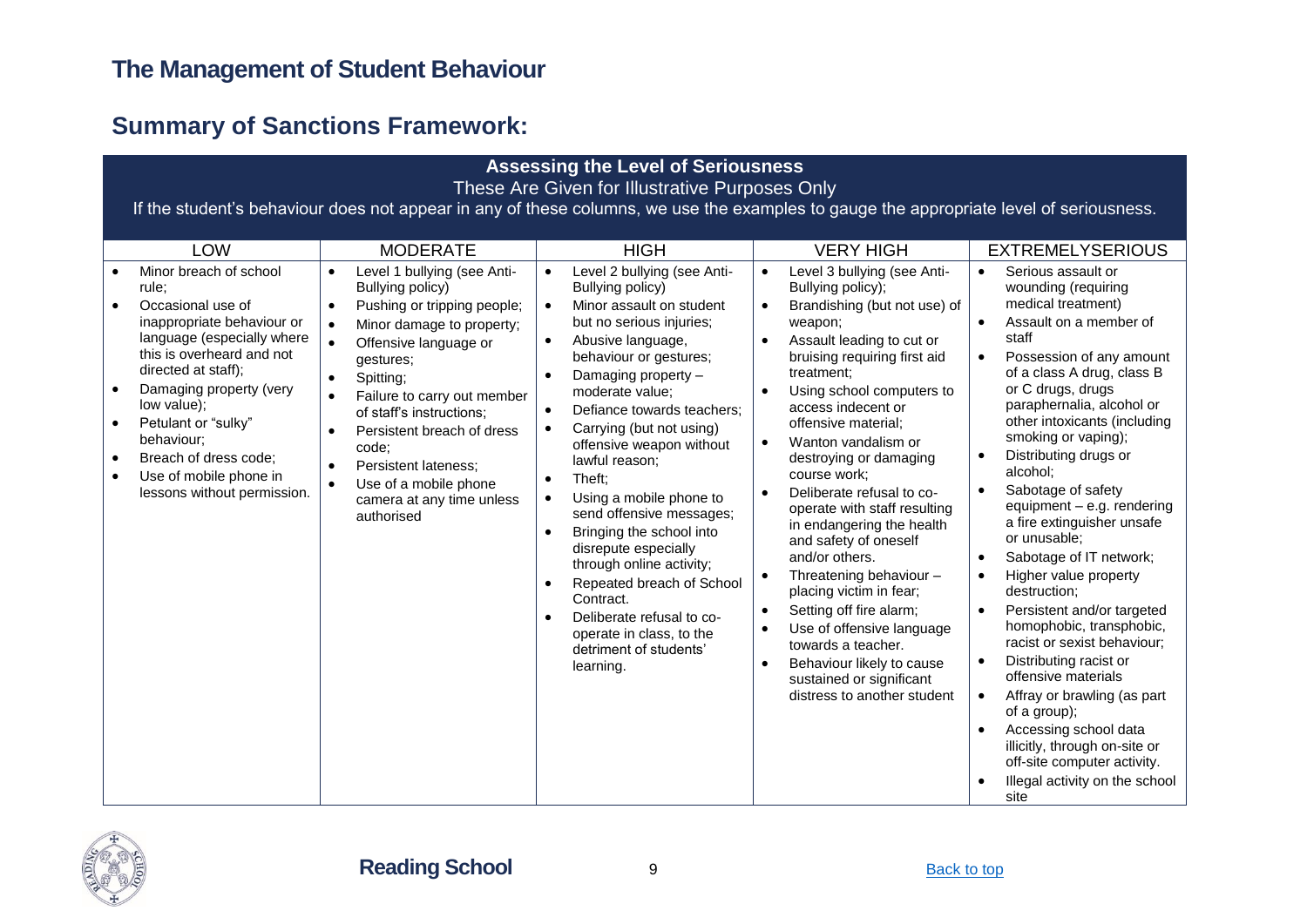|                                                                                | <b>Mitigating and Aggravating Circumstances</b>                                   |           |                                                                                                       |  |  |  |
|--------------------------------------------------------------------------------|-----------------------------------------------------------------------------------|-----------|-------------------------------------------------------------------------------------------------------|--|--|--|
| Mitigating circumstances: will tend to reduce the seriousness of the behaviour |                                                                                   |           |                                                                                                       |  |  |  |
|                                                                                | Aggravating circumstances: will tend to increase the seriousness of the behaviour |           |                                                                                                       |  |  |  |
|                                                                                | <b>MITIGATING CIRCUMSTANCES</b><br>AGGRAVATING BEHAVIOUR                          |           |                                                                                                       |  |  |  |
|                                                                                | <b>Behaviour</b>                                                                  |           | <b>Behaviour</b>                                                                                      |  |  |  |
|                                                                                | One-off or spur of the moment                                                     | $\bullet$ | Previous record of similar behaviour                                                                  |  |  |  |
| $\bullet$                                                                      | No previous behavioural problems                                                  |           | Targeted or premeditated                                                                              |  |  |  |
| $\bullet$                                                                      | Acting out of character                                                           |           | Recklessness of behaviour                                                                             |  |  |  |
| $\bullet$                                                                      | Behaviour has stopped at point of investigation                                   | $\bullet$ | Deliberate but more prolonged, persistent, repeat or reckless behaviour                               |  |  |  |
| $\bullet$                                                                      | Behaviour is occurring exclusively out of school                                  | $\bullet$ | Offence was of a homophobic, transphobic, racist or sexist nature                                     |  |  |  |
| $\bullet$                                                                      | Although acted as part of a group, played a lesser role                           | $\bullet$ | Acting as part of a group                                                                             |  |  |  |
|                                                                                | Acted only as a result of bullying or other peer pressure                         | $\bullet$ | Pressuring others to offend, or covering up for others                                                |  |  |  |
|                                                                                |                                                                                   |           | Intimidation of victims or witnesses                                                                  |  |  |  |
|                                                                                |                                                                                   | $\bullet$ | Actions bring the school into disrepute                                                               |  |  |  |
|                                                                                | <b>Attitude</b>                                                                   |           | <b>Attitude</b>                                                                                       |  |  |  |
|                                                                                | Apologises to victim/s                                                            | $\bullet$ | No acknowledgement of wrong doing despite clear evidence                                              |  |  |  |
|                                                                                | Where there has been a financial loss, offers to make compensation                | ٠         | Student appears to be indifferent to consequences                                                     |  |  |  |
|                                                                                | Offers to make restitution or take part in restorative justice activity           |           | Boasting about behaviour                                                                              |  |  |  |
|                                                                                |                                                                                   | $\bullet$ | Filming or publishing media or comments about the incident(s)                                         |  |  |  |
|                                                                                | <b>Student</b>                                                                    |           | <b>Circumstances</b>                                                                                  |  |  |  |
| $\bullet$                                                                      | New student in school                                                             | $\bullet$ | Whilst on a school trip                                                                               |  |  |  |
| $\bullet$                                                                      | Student is from a vulnerable group e.g. Asylum Seeker, or looked after student    | $\bullet$ | Breaking into school premises                                                                         |  |  |  |
| $\bullet$                                                                      | Behaviour arising out of special educational needs, medical condition or          | $\bullet$ | Bringing outsiders on to school site to carryout antisocial or illegal behaviour                      |  |  |  |
|                                                                                | disability                                                                        |           | Committed on school site whilst already excluded                                                      |  |  |  |
| $\bullet$                                                                      | Age and understanding of the student                                              |           | Under the influence of drugs or alcohol                                                               |  |  |  |
|                                                                                | No previous support put in place                                                  |           | Use of weapons                                                                                        |  |  |  |
|                                                                                |                                                                                   |           | Age and understanding of the student                                                                  |  |  |  |
|                                                                                |                                                                                   |           | Previous support that has been put in place                                                           |  |  |  |
|                                                                                |                                                                                   |           | Breach of school contract                                                                             |  |  |  |
|                                                                                | Family                                                                            |           | <b>Victim</b>                                                                                         |  |  |  |
|                                                                                | On-going family pressures or other stressors or major changes                     | $\bullet$ | Directed at teaching or support staff                                                                 |  |  |  |
| $\bullet$<br>$\bullet$                                                         | Death or imprisonment of close family member<br>Mental health of parents          |           | Victim is from a vulnerable group, e.g. Asylum Seeker, looked after student,<br>disabled, SEN, LGBTQ+ |  |  |  |
| $\bullet$                                                                      | Domestic violence                                                                 |           | Refuses to see point of view of victim                                                                |  |  |  |
|                                                                                |                                                                                   |           |                                                                                                       |  |  |  |
|                                                                                |                                                                                   |           |                                                                                                       |  |  |  |
|                                                                                | Arrested by police for incident, and either charged or given final warning        |           |                                                                                                       |  |  |  |
|                                                                                | Discloses student protection concerns<br>Already punished for the incident        |           |                                                                                                       |  |  |  |
|                                                                                |                                                                                   |           |                                                                                                       |  |  |  |

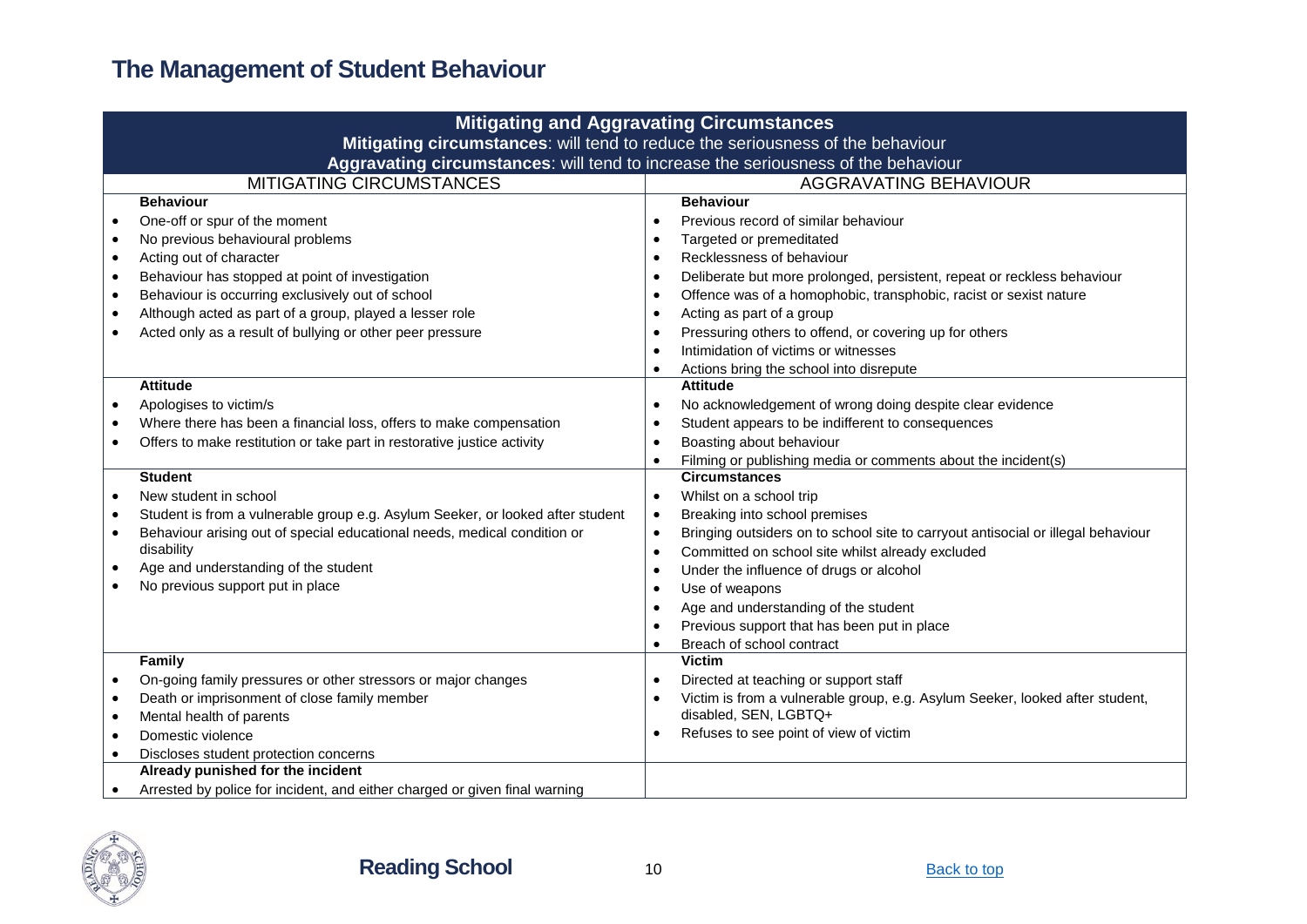| What has the school done to change the student's behaviour<br>Dfe's guidance requires schools to support students at risk of exclusion. Unless the circumstances are very serious, schools should not<br>normally proceed to permanent exclusion unless support measures have been put in place.                                                                                                                                                                      |  |                                                                                                                                                                                                                                                                                                                                            |  |  |
|-----------------------------------------------------------------------------------------------------------------------------------------------------------------------------------------------------------------------------------------------------------------------------------------------------------------------------------------------------------------------------------------------------------------------------------------------------------------------|--|--------------------------------------------------------------------------------------------------------------------------------------------------------------------------------------------------------------------------------------------------------------------------------------------------------------------------------------------|--|--|
| LESS SERIOUS BEHAVIOUR                                                                                                                                                                                                                                                                                                                                                                                                                                                |  | MORE SERIOUS BEHAVIOUR                                                                                                                                                                                                                                                                                                                     |  |  |
| Check that a Home School Agreement is in place and that the student<br>understands what they have signed up to<br>Discussion with student to ascertain whether anything school can do to help<br>Discussion with parents, e.g. at parent's evening or where more serious<br>behaviour, call special meeting<br>Set up a Pastoral Support Programme<br>If student has SEN, review passport<br>Referral to multi-agency team<br>Has internal exclusion been considered? |  | Referral to specialist agency – such as counselling or Educational Psychologist<br>For student aged 13 and over, referral to a specialist agency (including Youth<br>Offending Team)<br>Where a student has been arrested for the matter, contact YOT and consider<br>respite if the offence represents a risk to students<br>Initiate CAF |  |  |

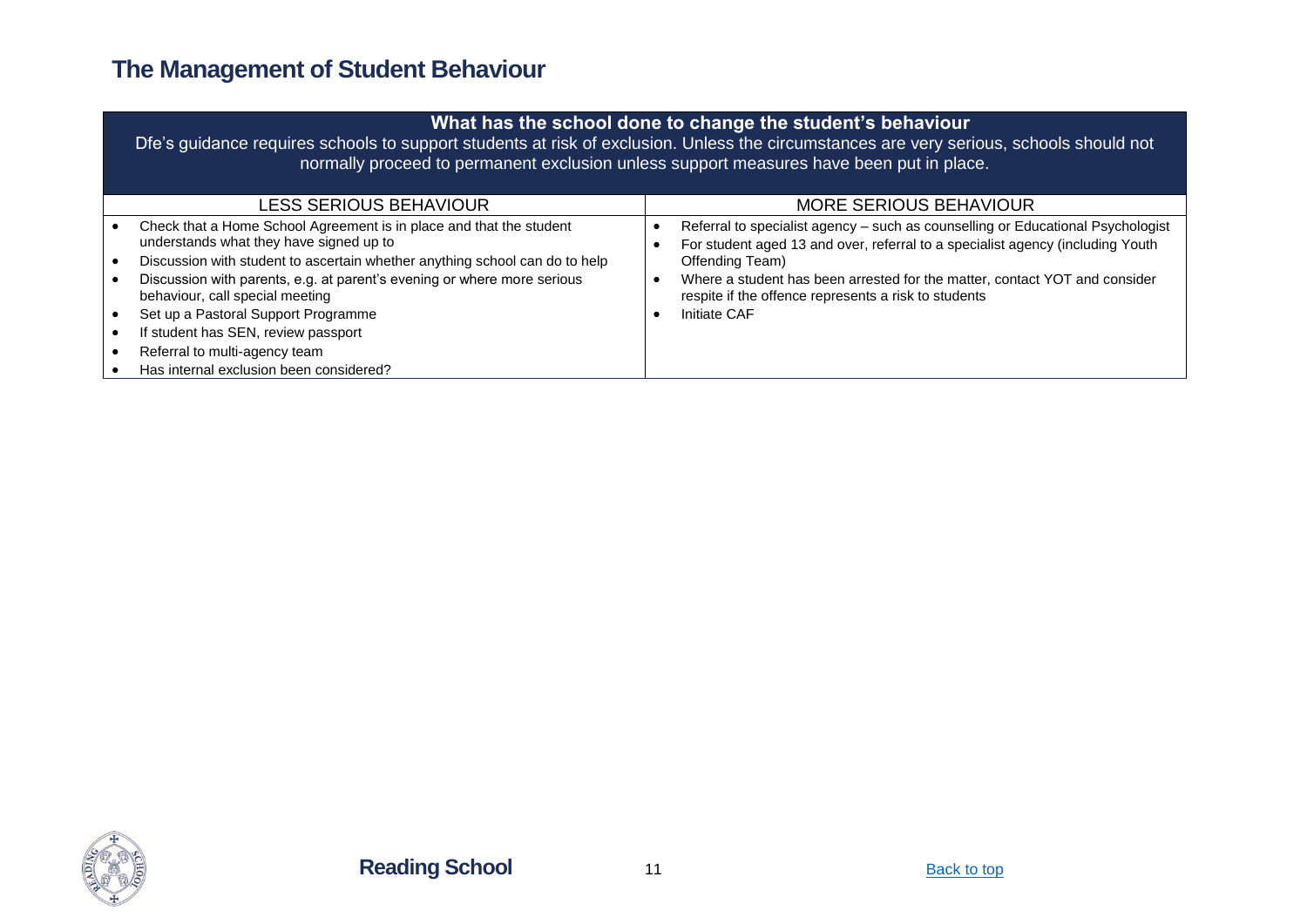| <b>Guidelines for action</b><br>The sanction should not reflect only the level of behaviour but depend as well on any aggravating and mitigation circumstances, including a<br>history of similar behaviour, and the measures that the school has used to address the student's behaviour |                                                                                                                                                                                                                                                         |                                                                                                                                                                                                                                                                                                                                                                                                                                                                       |                                                                                                                                                                                                                                                                                                                                                                                                                                                                                                                               |                                                                                                                                                                                                                                                                                                                                                                                                                                                                                                                                                                    |  |  |  |
|-------------------------------------------------------------------------------------------------------------------------------------------------------------------------------------------------------------------------------------------------------------------------------------------|---------------------------------------------------------------------------------------------------------------------------------------------------------------------------------------------------------------------------------------------------------|-----------------------------------------------------------------------------------------------------------------------------------------------------------------------------------------------------------------------------------------------------------------------------------------------------------------------------------------------------------------------------------------------------------------------------------------------------------------------|-------------------------------------------------------------------------------------------------------------------------------------------------------------------------------------------------------------------------------------------------------------------------------------------------------------------------------------------------------------------------------------------------------------------------------------------------------------------------------------------------------------------------------|--------------------------------------------------------------------------------------------------------------------------------------------------------------------------------------------------------------------------------------------------------------------------------------------------------------------------------------------------------------------------------------------------------------------------------------------------------------------------------------------------------------------------------------------------------------------|--|--|--|
| LOW<br>Follow sanctions set out in<br>school behaviour<br>management procedures.                                                                                                                                                                                                          | <b>MODERATE</b><br>No exclusion - detention or<br>loss of privileges<br>Internal exclusion for 1 to<br>$\bullet$<br>2days<br>If repeat offence, internal<br>exclusion of 2 to 5days<br>If not already in place, a<br>School Contract should be<br>setup | <b>HIGH</b><br>Internal exclusion for 2 to<br>5days<br>If repeat offence, consider<br>$\bullet$<br>internal exclusion 5 to 10<br>days or external exclusion<br>for 1 to 2days<br>Consider phased<br>$\bullet$<br>reintegration to lessons<br>If not already in place,<br>School Contract or other<br>support programme must<br>be setup<br>Home-School Parental<br>agreement confirmed and<br>reissued<br>Where victim agrees, a<br>restorative justice<br>conference | <b>VERY HIGH</b><br>Fixed term exclusion 3 to 5<br>days<br>Consider 1 to 5 days<br>internal exclusion following<br>readmission to enable<br>focused integration<br>If not already in place,<br>School Contract or other<br>support programme must<br>be setup<br>If repeat offence and<br>EP/behaviour support<br>interventions have not<br>resulted in improvement,<br>consider a managed move<br>or, in exceptional<br>circumstances, permanent<br>exclusion<br>Where victim agrees, a<br>restorative justice<br>conference | <b>EXTREMELYSERIOUS</b><br>External exclusion of 5<br>$\bullet$<br>days followed by 5 to 10<br>days of internal exclusion<br>to enable focused<br>reintegration<br>Consider managed move<br>$\bullet$<br>following rapid response<br>meeting<br>Consider inviting parent/<br>$\bullet$<br>student to a formal meeting<br>with senior staff and one<br>governor to explain this is<br>the last chance and refresh<br><b>School Contract</b><br>Permanent exclusion<br>$\bullet$<br>Where a serious criminal<br>offence has been<br>committed, contact the<br>police |  |  |  |

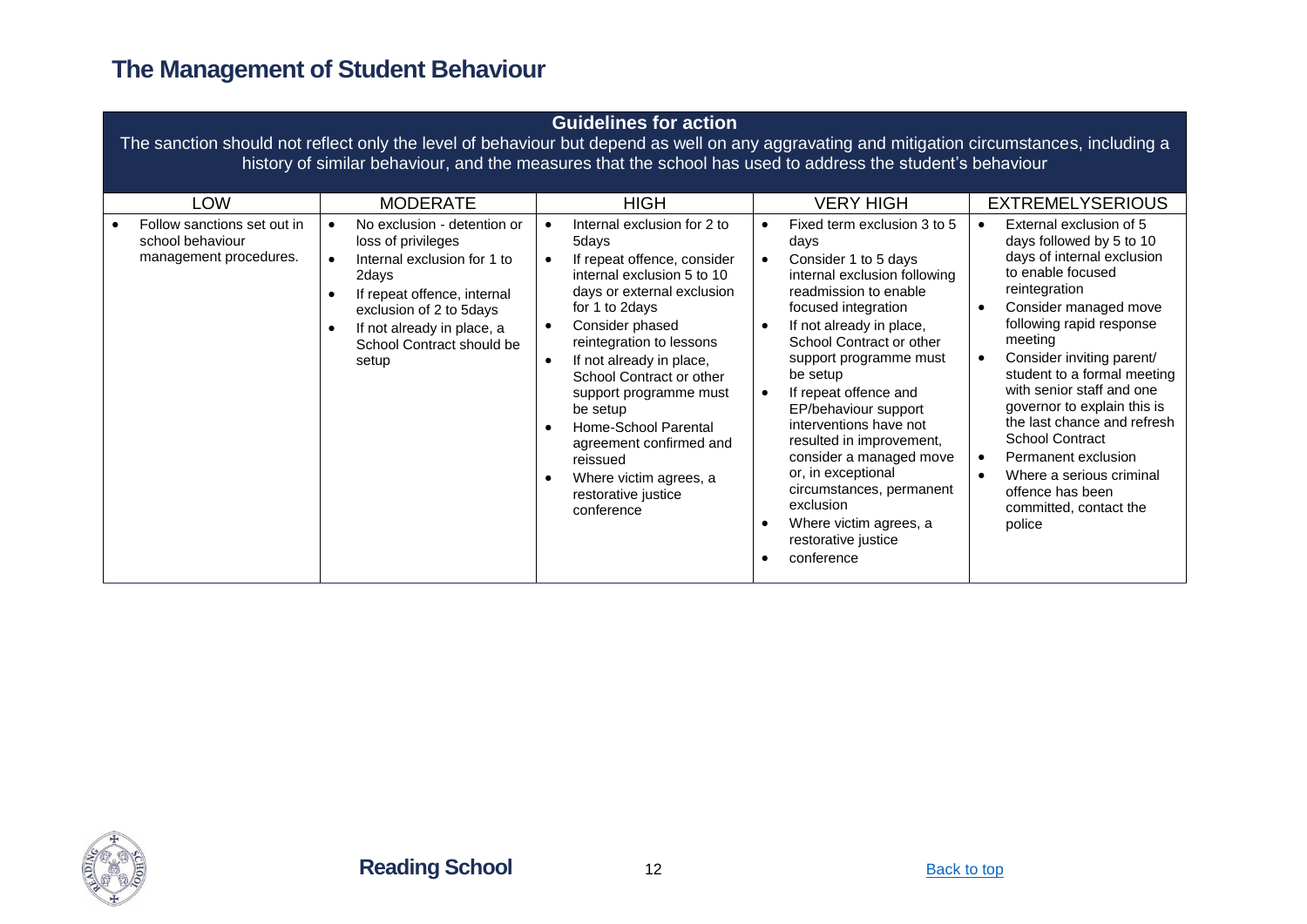# <span id="page-12-0"></span>**Appendix**



**Reading School** 13 **Back to top**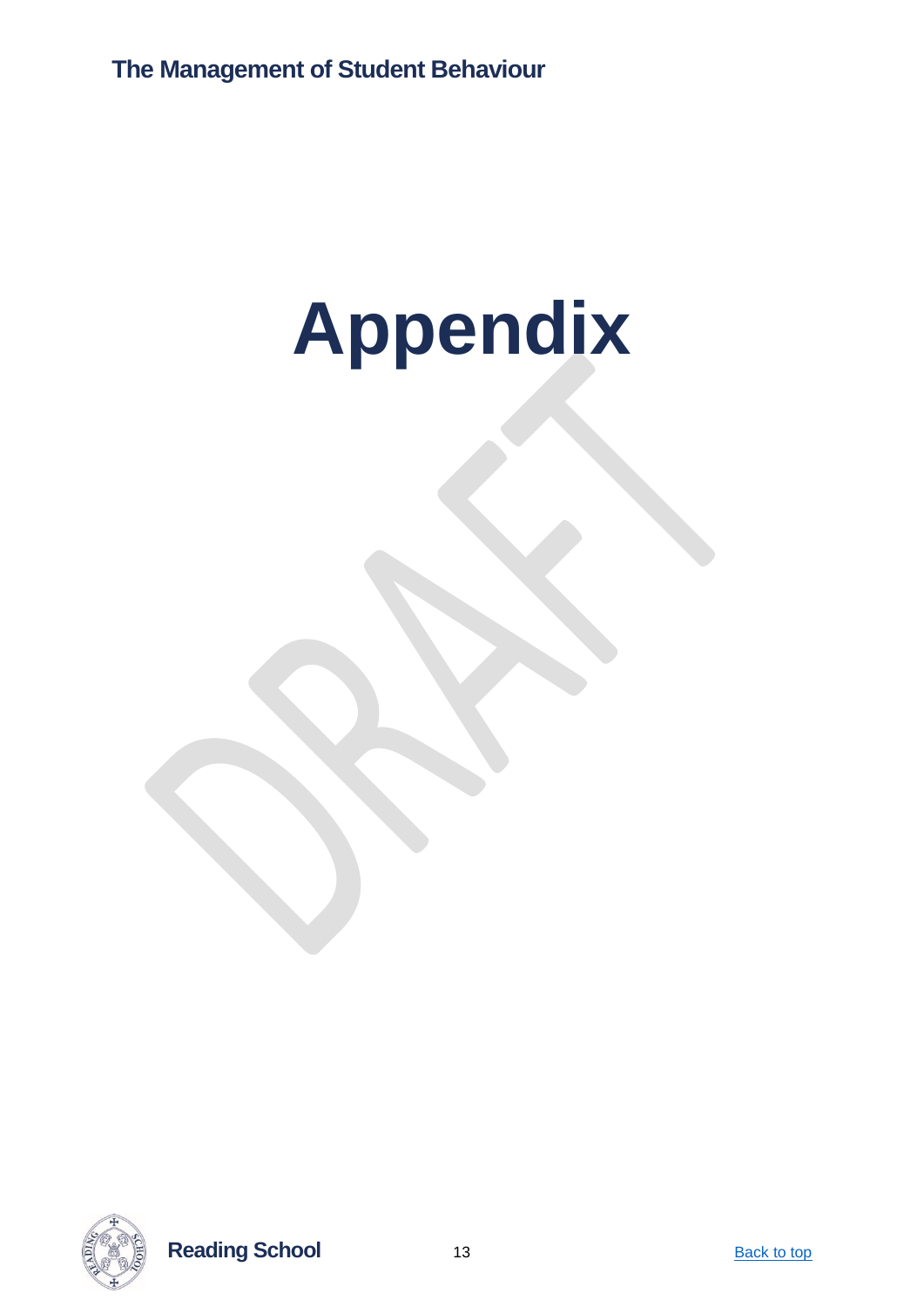#### <span id="page-13-0"></span>**Behaviour Procedures**

#### <span id="page-13-1"></span>**General**

- 1. Punctual arrival for all School activities is essential. Late arrival for School is recorded in Bromcom. Persistent late arrival will lead to disciplinary action. Punctuality detentions are given for persistent offenders and the EWO is involved.
- 2. Students should adhere to the School Uniform Policy in school and on journeys to and from school and on all official School events, unless permission is granted by a member of staff for other dress.
- 3. Lunch for students should be taken in the Refectory or quad area. In years 7-11, only those students who have a parental consent to go home for lunch may leave the School site at lunchtime without the permission of a member of staff. On return those students must sign in at the Student Services. Sixth Formers may only leave the site following the lunch time break at 12.40pm. At other times they need the permission of their Tutor, Head of Year or the Head of Sixth Form
- 4. Any mobile phone, tablets and any form of electronic device is brought into School entirely at the risk of the owner.
- 5. Mobile telephones must be switched off during lessons (unless authorised for use by the teacher), Assemblies and Chapels. They must never be used for video or still photography in school (unless authorised for use by a member of staff). They must never be used for the display of inappropriate images. Student must abide by the terms of the ICT agreement.

#### <span id="page-13-2"></span>**Personal Property**

- 1. The care of all personal property (including money) rests with the student unless handed to a member of the teaching staff for safe keeping. All personal clothing and property should be marked with the student's name.
- 2. All textbooks and equipment issued to students remain the property of the School. They must be looked after carefully, handed in at the end of the School year or course as appropriate. Any loss or damage must be reported and may be charged for.
- 3. Theft or interference with others' personal property is treated as a serious offence.

#### <span id="page-13-3"></span>**School Property**

1. Students are expected to treat school property with care. Any damage, however it is caused, must be reported immediately to a member of staff.

#### <span id="page-13-4"></span>**Tutor Rooms**

- 1. Students must only use their own tutor room, unless directed otherwise by a member of staff or in accordance with the timetable.
- 2. The general state and tidiness of the tutor room is the responsibility of the form.
- 3. Students may display posters etc. on display boards in their tutor room but only with the Form Tutor's permission. Any material displayed for teaching purposes must not be interfered with.



**Reading School** 14 **Back to top**